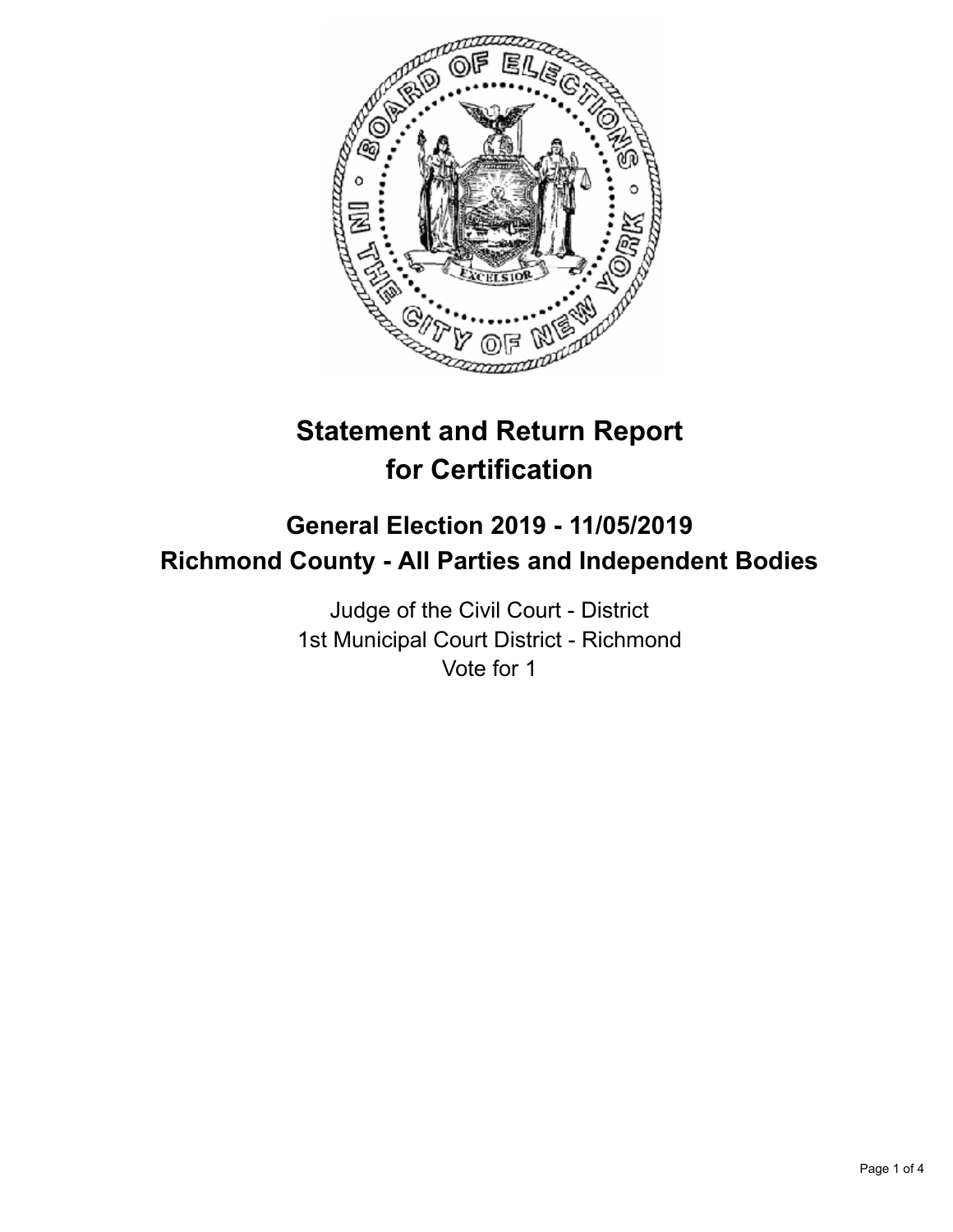

#### **Assembly District 61**

| PUBLIC COUNTER                                           | 11,703 |
|----------------------------------------------------------|--------|
| <b>MANUALLY COUNTED EMERGENCY</b>                        | 7      |
| ABSENTEE / MILITARY                                      | 468    |
| <b>AFFIDAVIT</b>                                         | 31     |
| <b>Total Ballots</b>                                     | 12,209 |
| Less - Inapplicable Federal/Special Presidential Ballots | 0      |
| <b>Total Applicable Ballots</b>                          | 12,209 |
| EDWINA WINNIE MARTIN (DEMOCRATIC)                        | 6,420  |
| <b>BOB HELBOCK (REPUBLICAN)</b>                          | 4,348  |
| <b>BOB HELBOCK (CONSERVATIVE)</b>                        | 967    |
| SHAWN MALACHOVSKY (INDEPENDENCE)                         | 222    |
| CHARLES HARGROVE (WRITE-IN)                              | 1      |
| <b>KEVIN FURMAN (WRITE-IN)</b>                           | 1      |
| LAWRENCE NICASTRO (WRITE-IN)                             | 1      |
| MIRIAM CUSICK (WRITE-IN)                                 | 1      |
| TONY ROBBINS (WRITE-IN)                                  | 1      |
| UNATTRIBUTABLE WRITE-IN (WRITE-IN)                       | 3      |
| <b>Total Votes</b>                                       | 11,965 |
| Unrecorded                                               | 244    |
|                                                          |        |

## **Assembly District 62**

| <b>PUBLIC COUNTER</b>                                    | 116 |
|----------------------------------------------------------|-----|
| MANUALLY COUNTED EMERGENCY                               | 0   |
| ABSENTEE / MILITARY                                      | 9   |
| <b>AFFIDAVIT</b>                                         | 1   |
| <b>Total Ballots</b>                                     | 126 |
| Less - Inapplicable Federal/Special Presidential Ballots | 0   |
| <b>Total Applicable Ballots</b>                          | 126 |
| EDWINA WINNIE MARTIN (DEMOCRATIC)                        | 34  |
| <b>BOB HELBOCK (REPUBLICAN)</b>                          | 71  |
| <b>BOB HELBOCK (CONSERVATIVE)</b>                        | 14  |
| SHAWN MALACHOVSKY (INDEPENDENCE)                         | 4   |
| UNATTRIBUTABLE WRITE-IN (WRITE-IN)                       |     |
| <b>Total Votes</b>                                       | 124 |
| Unrecorded                                               | 2   |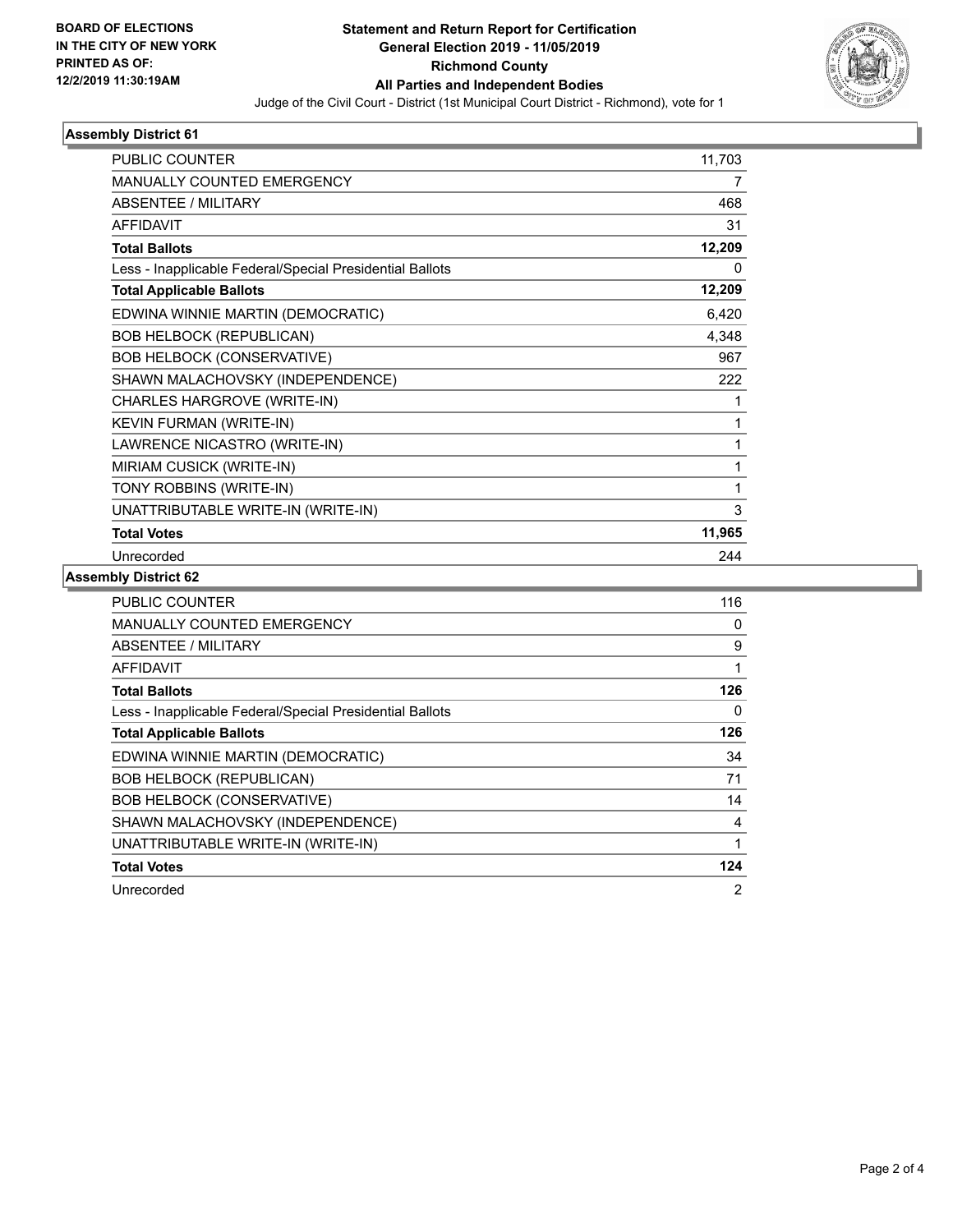

## **Assembly District 63**

| PUBLIC COUNTER                                           | 8,197 |
|----------------------------------------------------------|-------|
| MANUALLY COUNTED EMERGENCY                               | 0     |
| ABSENTEE / MILITARY                                      | 350   |
| <b>AFFIDAVIT</b>                                         | 32    |
| <b>Total Ballots</b>                                     | 8,579 |
| Less - Inapplicable Federal/Special Presidential Ballots | 0     |
| <b>Total Applicable Ballots</b>                          | 8,579 |
| EDWINA WINNIE MARTIN (DEMOCRATIC)                        | 3,112 |
| <b>BOB HELBOCK (REPUBLICAN)</b>                          | 3,975 |
| <b>BOB HELBOCK (CONSERVATIVE)</b>                        | 700   |
| SHAWN MALACHOVSKY (INDEPENDENCE)                         | 610   |
| FRANK CUCCIA (WRITE-IN)                                  | 1     |
| ROBERT TOMASOVO (WRITE-IN)                               | 1     |
| SHIRLEY SPRIGGS (WRITE-IN)                               | 1     |
| UNATTRIBUTABLE WRITE-IN (WRITE-IN)                       | 4     |
| <b>Total Votes</b>                                       | 8,404 |
| Unrecorded                                               | 175   |